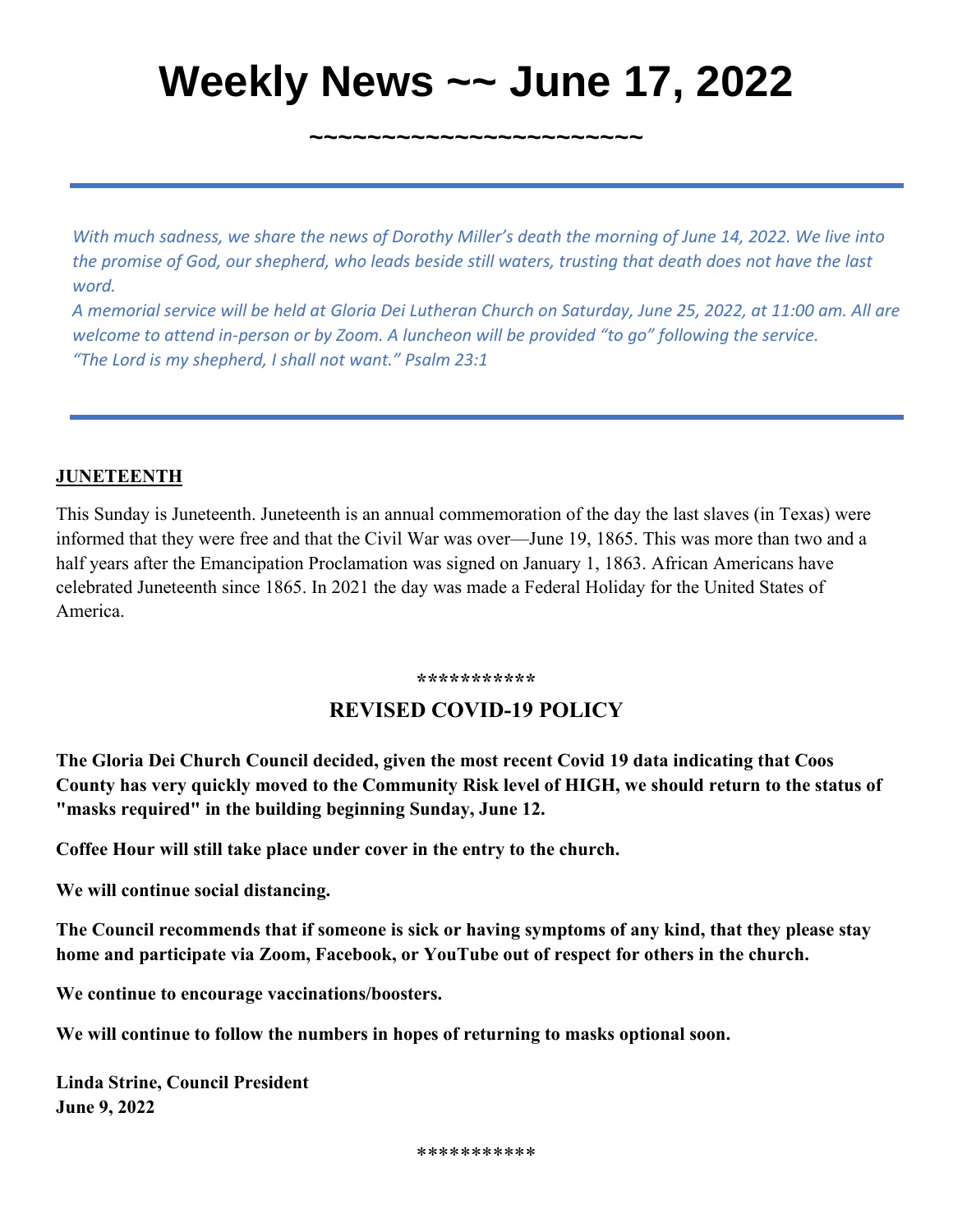## **VACATION BIBLE SCHOOL!**

VBS is coming soon! We hope you'll spread the word for kids grade K - 5 to preregister. (Registration forms are in the church office.)

The morning sessions will be the week of July 11 - 15, 9:30 - 11:30. We'll be following the ELCA World Hunger curriculum, "Tree of Healing". Each morning we'll have singing, Bible lesson, crafts, and games & simulation activities from other countries of the world served by ELCA World Hunger.

Please prayerfully consider helping with this fun ministry, even if you're not available to participate each day. We'll need teacher assistants, older youth assistants, help with snacks. Let Pastor Alyssa know if you'd like to help.

#### **OFFICE CLOSED**

The Gloria Dei Church Office will be closed Monday for the Juneteenth holiday. Barbara is going out of town, so the office will also be closed Tuesday. Please leave a message or send an email, and someone will get back to you as soon as possible (which may be Wednesday).

#### **SAVE THE DATE!**

"God's Work, Our Hands" Sunday is September 11. Save the date and watch for more info as we get closer to the day. New resources are available this year; if you would like to help organize this day of service to our community in conjunction with Lutherans nationwide, please let the office know.



# **LAST WEEK'S ATTENDANCE: 52 in person, 14 online**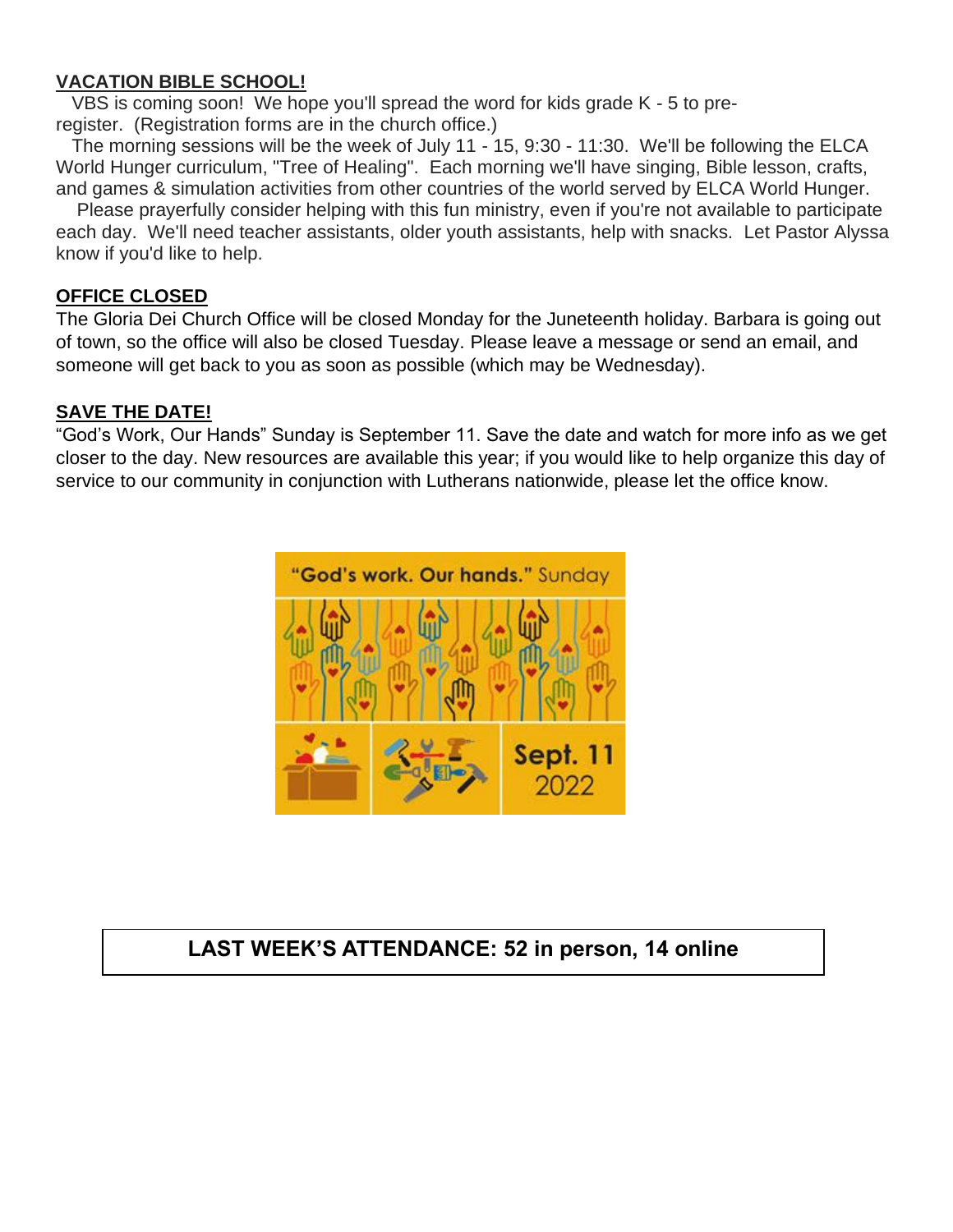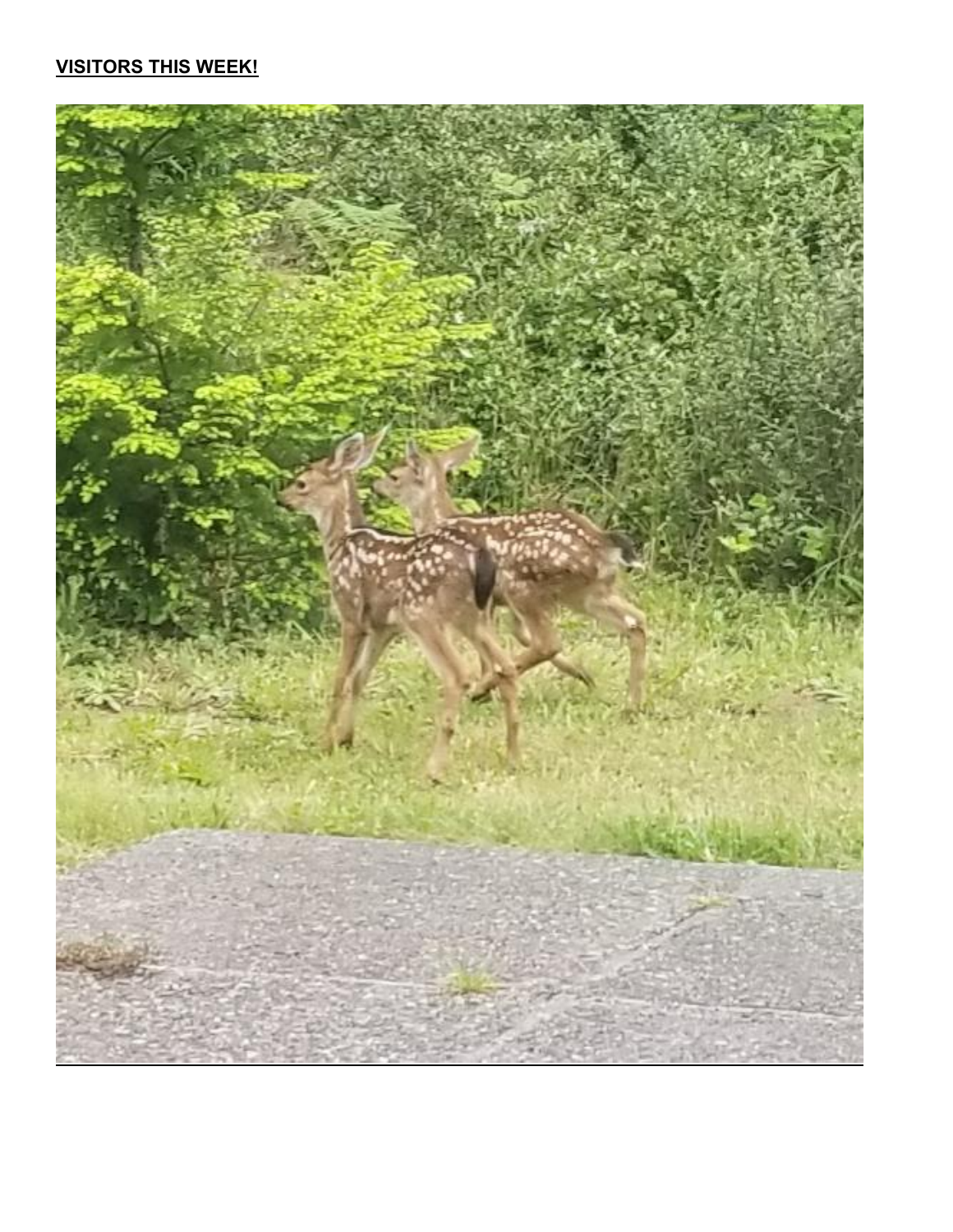